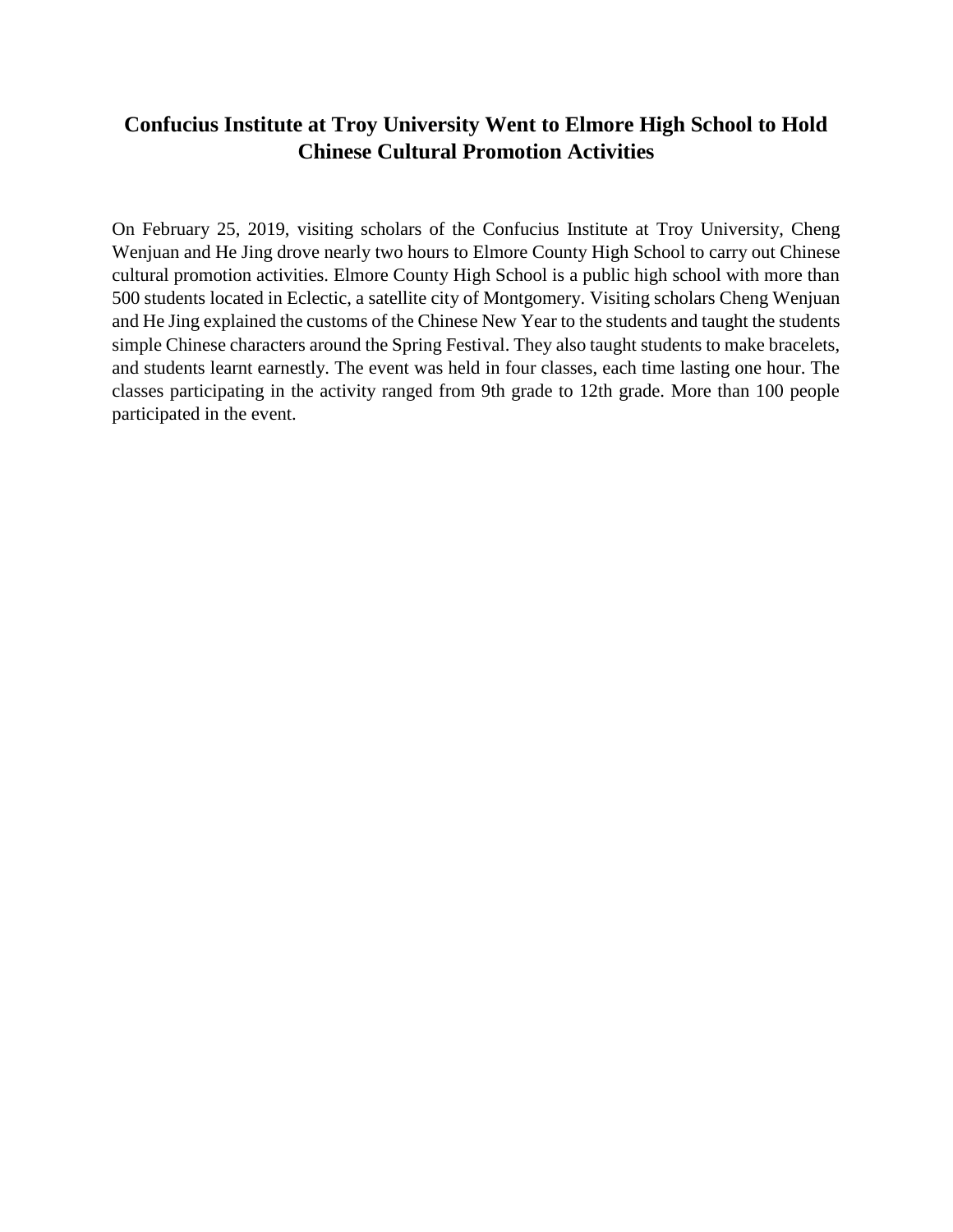## 特洛伊大学孔院到埃尔莫尔高中(Elmore County High School)

## 开展中国文化推广活动

美国当地时间 2019年2月 25日,特洛伊孔子学院访问学者程文娟和何静驱车近两小 时到埃尔莫尔县高中开展中国文化推广活动。埃尔莫尔县高中是蒙哥马利卫星城市的一所 公立高中,有学生 500 多人。访问学者程文娟和何静为学生们讲解了中国春节的习俗,并 围绕春节教会学生简单的汉字。访问学者还教学生们编手链,学生们学得极其认真。此次 活动分别在四个班开展, 每次持续时间一小时, 参与活动的班级从 9 年级到 12 年级, 共 一百余人参与到活动中。

 学生们积极参与活动,对中国文化充满了好奇,感谢特洛伊大学孔子学院让中国文 化走进美国校园,让更多的美国学生了解了中国和中国文化。

## **Confucius Institute at Troy University Went to Elmore High School to Hold Chinese Cultural Promotion Activities**

On February 25, 2019, visiting scholars of the Confucius Institute at Troy University, Cheng Wenjuan and He Jing drove nearly two hours to Elmore County High School to carry out Chinese cultural promotion activities. Elmore County High School is a public high school with more than 500 students located in Eclectic, a satellite city of Montgomery. Visiting scholars Cheng Wenjuan and He Jing explained the customs of the Chinese New Year to the students and taught the students simple Chinese characters around the Spring Festival. They also taught students to make bracelets, and students learnt earnestly. The event was held in four classes, each time lasting one hour. The classes participating in the activity ranged from 9th grade to 12th grade. More than 100 people participated in the event.